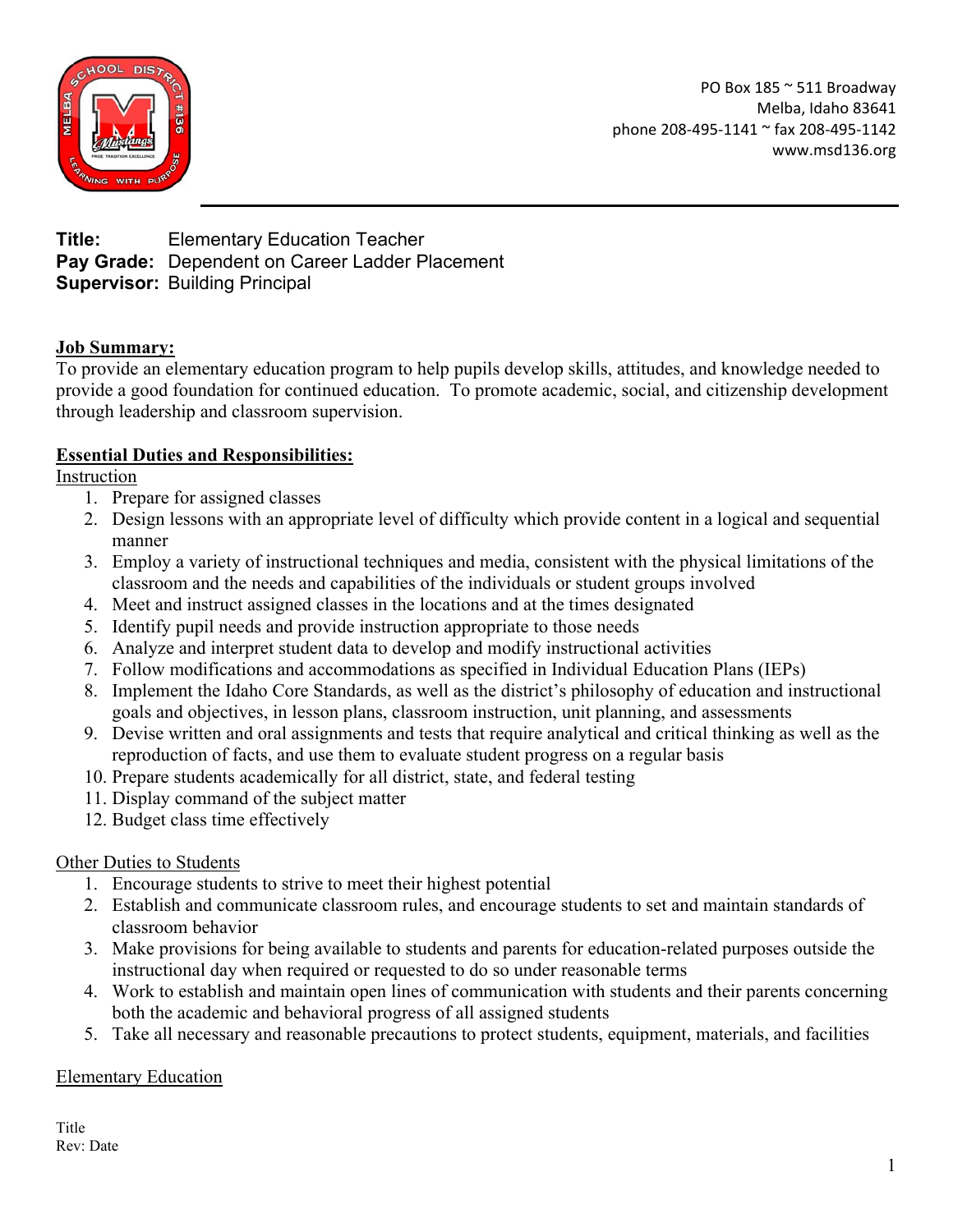- 1. Promote active learning using structured and unstructured activities that foster the social, physical, cognitive, and emotional development of young pupils
- 2. Observe children in a variety of settings and evaluate the cognitive, social, emotional, and physical skills of pupils
- 3. Maintain records of student progress toward the stated objectives of instruction
- 4. Assist in facilitating smooth transitions from preschool, kindergarten, and early primary grades programs

### Professional Contacts and Activities

- 1. Attend and participate in faculty meetings
- 2. Attend IEP meetings and collaborate with special education teachers as needed
- 3. Keep immediate supervisor informed of activities and any issues that may arise
- 4. Cooperate with other members of the staff in planning instructional goals, curriculum, objectives, and methods
- 5. Provide needed and requested information on a timely and effective basis

### **Other**

- 1. Assist in upholding and enforcing school rules
- 2. Maintain accurate and complete records as required by federal and state law, administrative rules, and Board policy
- 3. Input data in a timely fashion
- 4. Assume responsibility for his or her continuing professional growth and development by attendance at professional meetings, membership in professional organizations, enrollment in advanced courses, and by reading professional journals and other publications
- 5. Adhere to The Code of Ethics of the Idaho Teaching Profession adopted by the Professional Standards Commission and the State Board of Education
- 6. Seek assistance should emergencies arise
- 7. Represent the school district in a positive manner
- 8. Know and follow school district policy and chain of command
- 9. Perform other duties as assigned

# **Qualifications:**

- 1. Idaho teaching certificate with an appropriate endorsement, such as Standard Elementary Certificate, Early Childhood/Early Childhood Special Education Blended Certificate (K-3 only), or Generalist Endorsement (K-12)
- 2. Strong background in teaching methods, developmentally appropriate classroom activities, and effective classroom management
- 3. Demonstrated knowledge of subject matter and effective teaching methods
- 4. Strong background in curriculum and Idaho Core Standards
- 5. Strong background in the integration of technology with instruction
- 6. Ability to maintain a positive learning environment
- 7. Works well with students, staff, and the public
- 8. Excellent organizational skills
- 9. Excellent interpersonal and communication skills
- 10. Able to work under deadlines
- 11. Maintain confidentiality of staff and students